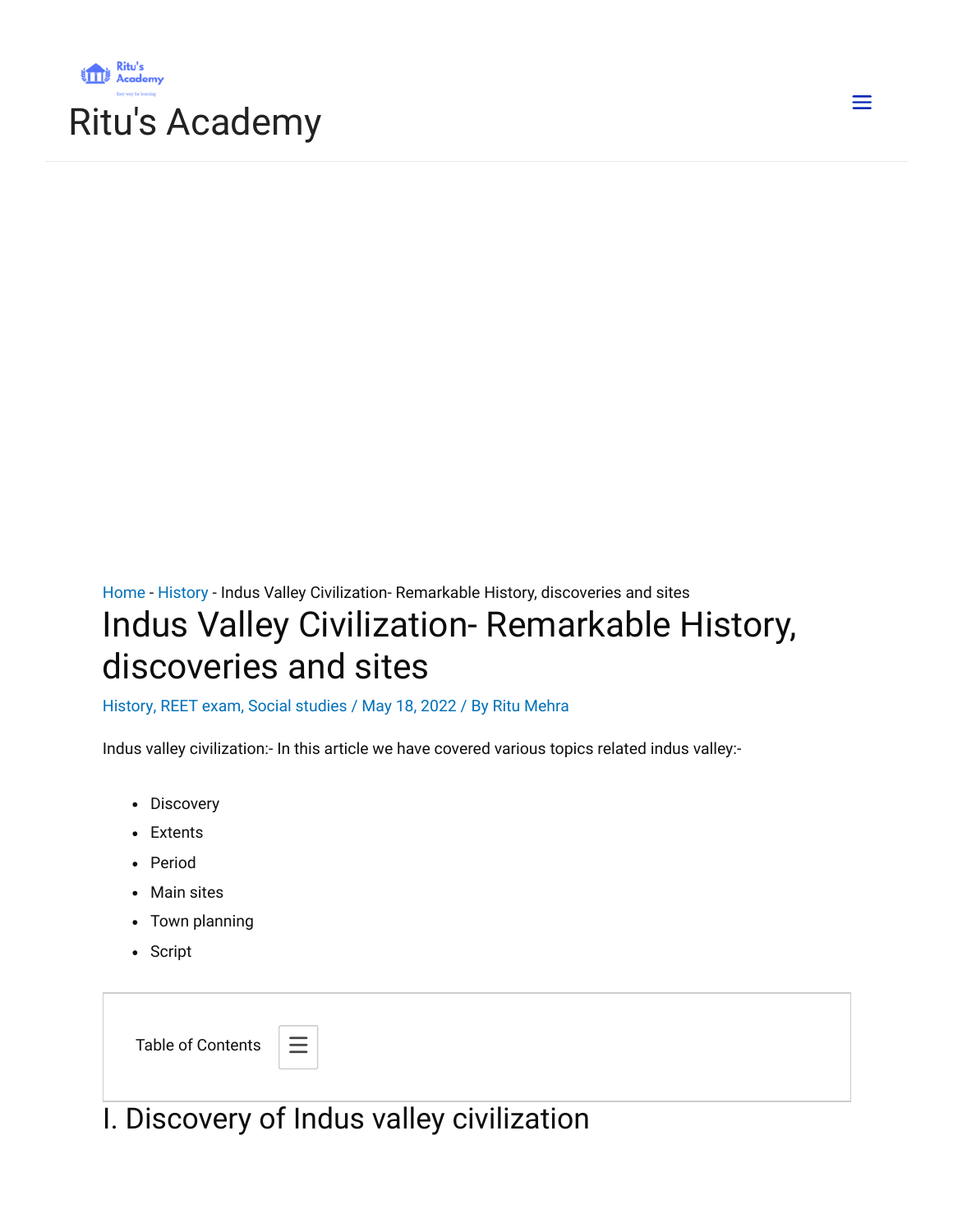- 1. In 1921 AD, Rai Bahadur Dayaram Sahni, an officer of the Department of Archeology, found some ruins and objects from the excavation of a place called Harappa located in Mintgumri district of western Punjab, which seemed to be the remains of an ancient civil civilization.
- 2. Soon after this, in 1922 AD, another officer of the Archaeological Department, R. D. Banerji (R. D. Banerji) excavated a Buddhist stupa at a place called Mohenjodaro in Sindh province and obtained huge bricks and seals.
- 3. Due to this the idea arose in his mind that these ruins must be related to an ancient civilization.
- 4. After this, the Director General of the Department of Archeology, Sir John Marshall, under his supervision, started the work of getting these two places excavated on a large scale, which continued for many years.
- 5. As a result, detailed information about this ancient civilization was obtained.



#### Extent of Indus valley civilization

- 1. The expansion of civilization to the Indus Valley was not limited to the Sindh province only.
- 2. After 1931 AD Amri, Chahudaro and Kaut DG in Sindh, Shahi Tump and Sutkagen Dor in Balochistan, eleven places located in the erstwhile princely state of Bahawalpur (Pakistan), Kalibangan and 24 other places in Rajasthan, Lothal and Rangpur in Gujarat Kathiawar, near Ropar in Punjab Kotla Nihang Khan and some places in Fatehgarh Sahib district, Mitathal, Banwali etc.
- 3. In Haryana Alamgirpur, in Uttar Pradesh and modern Chandigarh have yielded similar things as those found at Mohenjodaro and Harappa.
- 4. From this modern historians have come to the conclusion that this civilization was widespread in Balochistan, Punjab, North-West Frontier Province, Gujarat, Kathiawar, Rajasthan and some parts of the Gangetic plain, apart from the entire Indus province.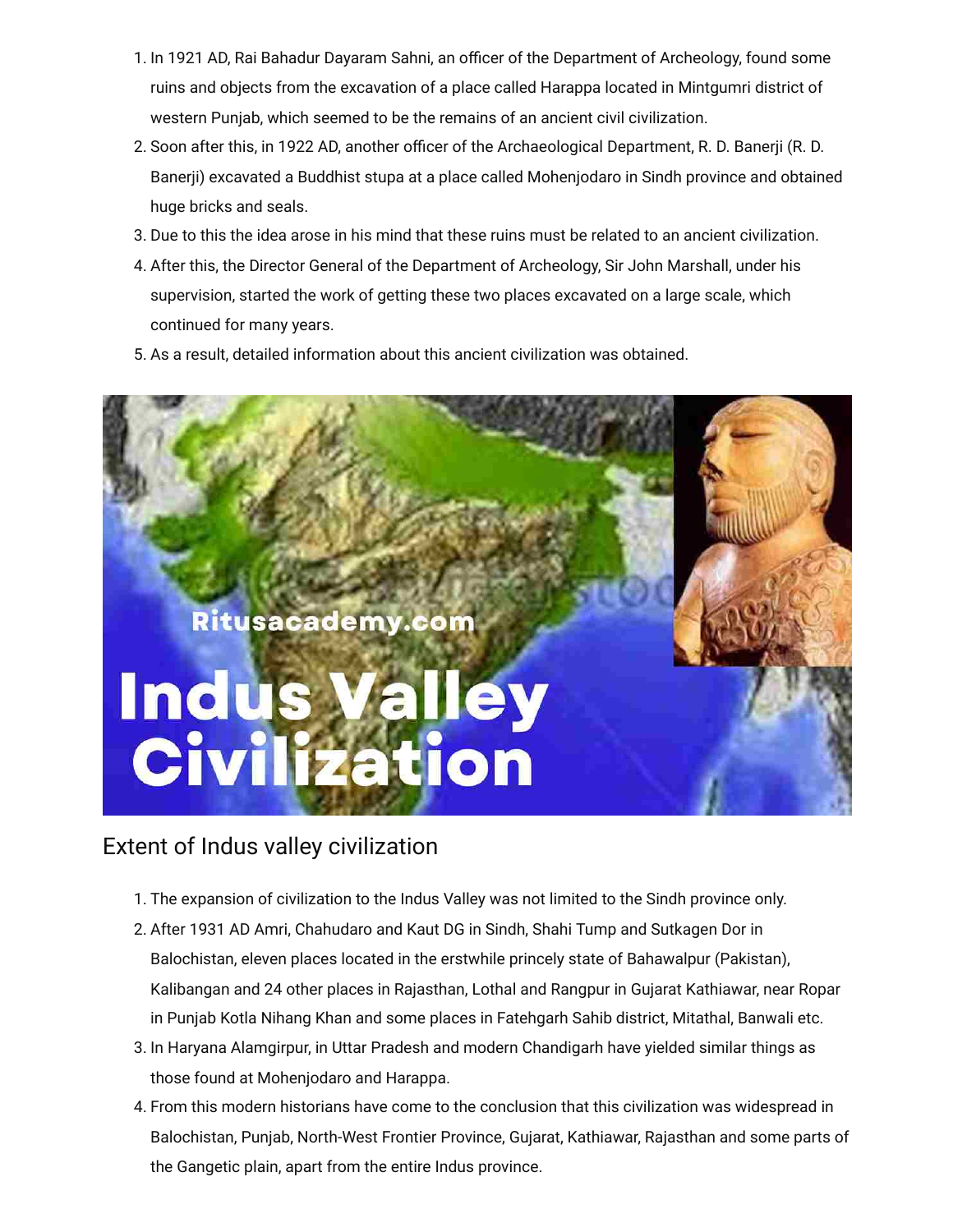## Period of Indus valley civilization

- 1. Nothing can be said with certainty regarding the period of the Indus Valley Civilization. Scholars have presented different views on this subject.
- 2. According to Sir John Marshall and scholars who consider the Indus civilization to be contemporary of Mesopotamian and Egyptian civilizations, the period of this civilization is 3250- 2750 BC.
- 3. Dr. A.D. Pusalkar says that the period of this civilization is 2800-2200 BC.
- 4. In the view of Sir Mortimer Wheeler, the period of Indus Valley Civilization may be considered 2500- 1700 BC.
- 5. The period of this civilization determined by radio-carbon method was 2300 to 1750 BC.

## II. Main sites of Indus Valley civilization



Map of Indus valley civilization- Various sites

#### 1. Harappa:-

1. Harappa city is situated on the banks of Ravi river in the district of Mintgumri (Pakistan) of Punjab.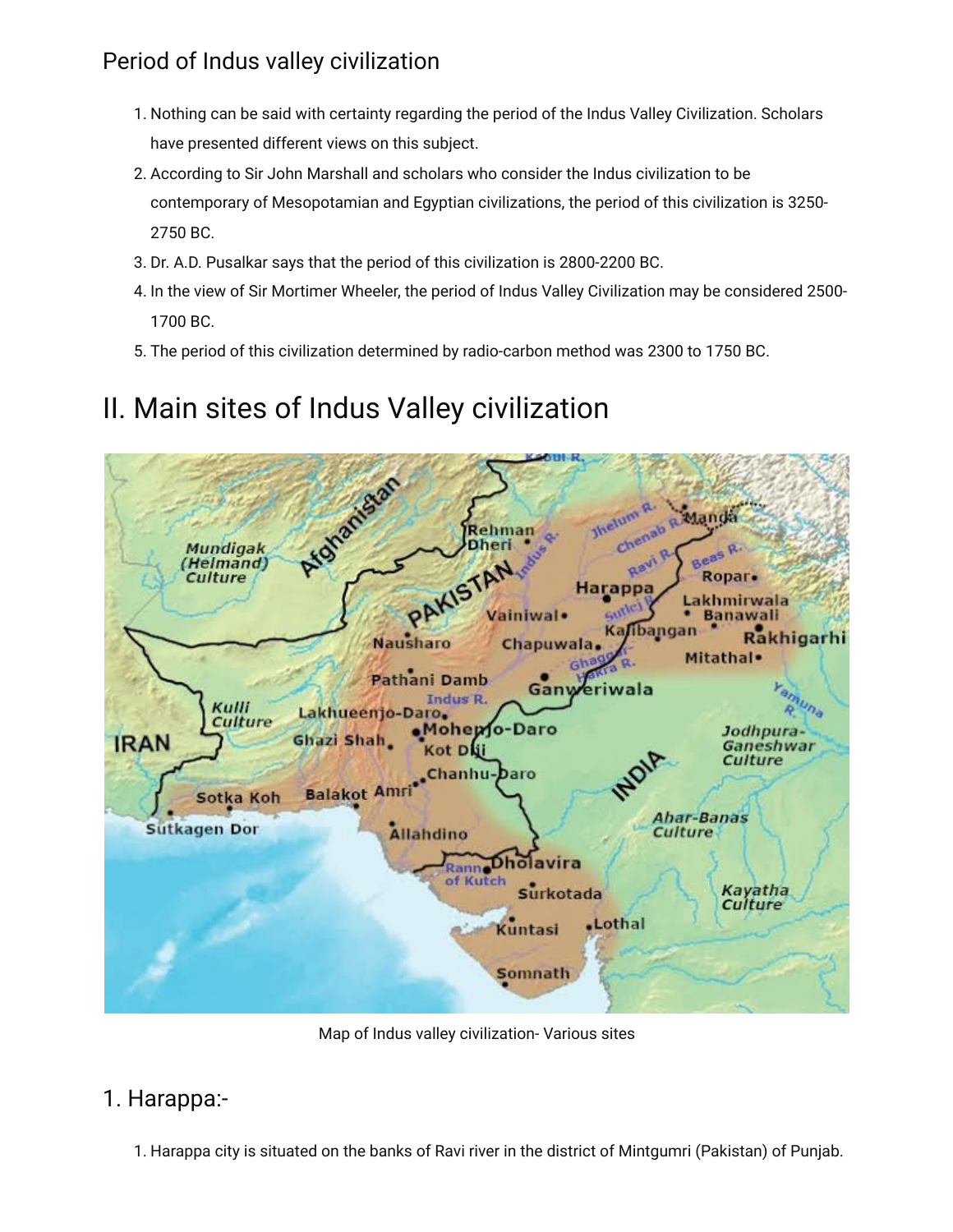- 2. It is situated at a distance of about 170 kms towards west from Lahore.
- 3. It was discovered by Rai Bahadur Dayaram Sahni in 1921 AD.
- 4. M. S. Vatsa named scholar wrote a book related to the excavations of Harappa which was published in 1940 AD.
- 5. Harappa was divided into two parts the western part and the eastern part.
- 6. The western part was located on high ground where a rectangular fortification was built.
- 7. This rectangular fort was 460 yards long from north to south and 215 yards wide from east to west.
- 8. The eastern part was situated on a less elevated ground, which is called 'Mound of the Lower City'.

#### Items recovered from excavation:-



The utensils, ornaments, seals and sculptures received from here help a lot in the making of the history of the Indus civilization. They reared cattle and also grew crops like wheat, barley, rice, vegetables, peas etc. They also used to worship Mother Goddess and Shiva.

#### 2. Mohenjodaro:-

- 1. Mohenjodado was the second most important center of the Indus Valley Civilization.
- 2. The city is located in the Larkana district of Sindh province, Pakistan, and is located at a distance of about 3 kilometers from the Indus River.
- 3. It was discovered by RD Banerjee in 1922 AD. He was the great director of the Department of Archeology.
- 4. He published a book titled 'Mohenjodaro and Indus Civilization' in 1931 AD.
- 5. In 1938 AD E.J. Another book titled 'More excavations in Mohenjodaro' was published by E. J. H. Mackay, an archaeologist and scholar.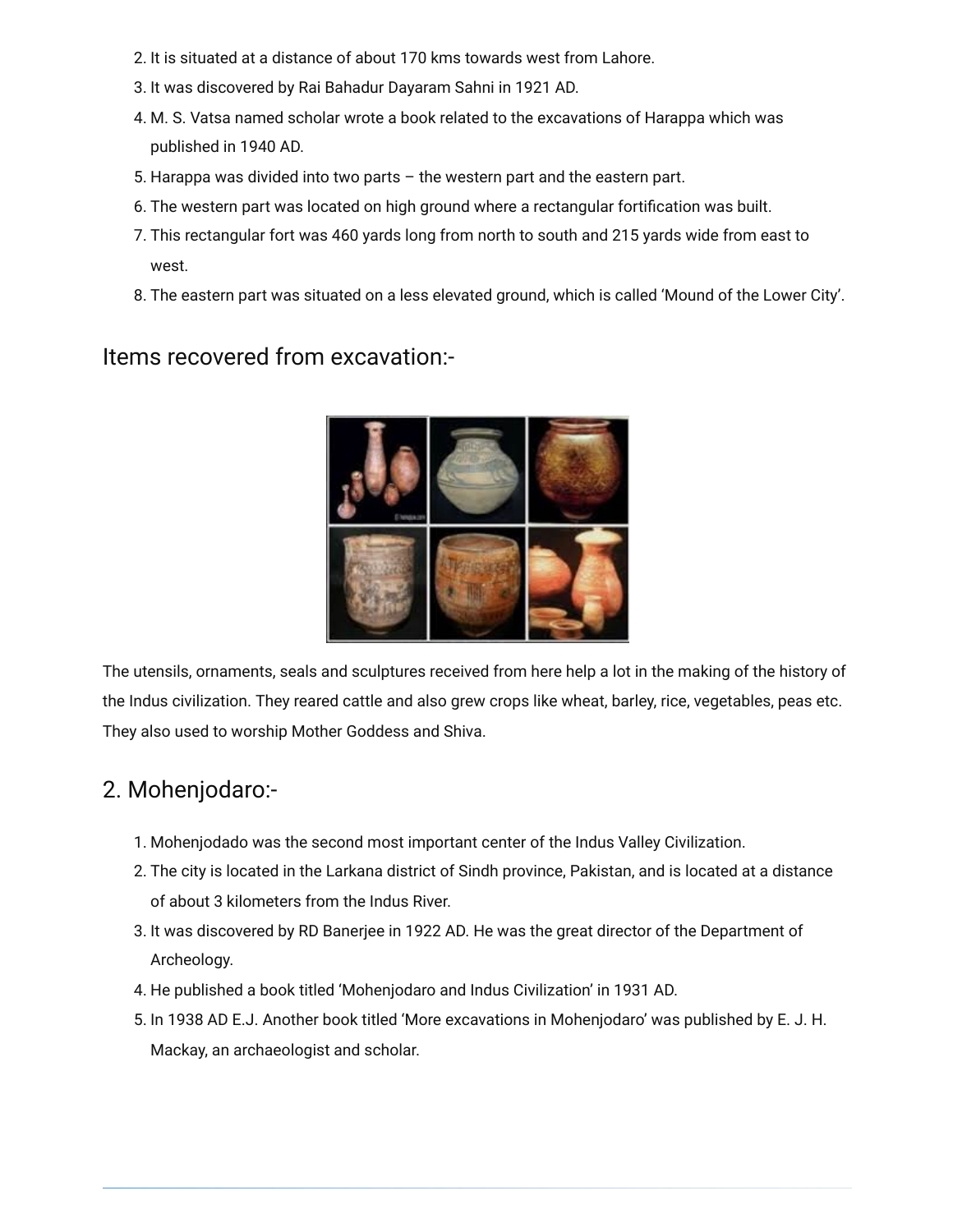

Town planning of Mohenjodaro

#### Items recovered from excavation:-

- 1. The ruins of this city were brought out by digging 30 feet deep soil at this place.
- 2. 1200 seals, various types of utensils, ornaments and sculptures were found from this city.
- 3. The buildings of Mohenjodaro are made of solid bricks. Living rooms, kitchens, open courtyards and bathrooms have been found in each house. Some houses are of two or more storeys.
- 4. Apart from this, ruins of a big warehouse, huge bath, hall, public building have also been found in the city, which are all within the fort.
- 5. The roads of Mohenjodaro are wide from 13 feet to 33 feet and arrangements for drains have also been made.
- 6. From all these evidences it can be inferred that what was the religious, social and economic life of the people there.

#### 3. Chanhudro:-

In 1931 AD and 1935 36 AD, a place called Chanhudro was excavated by Annie G. Muzumdar. This place is situated at a distance of about 125 kms from Mohenjodaro. In 1943 AD E.J. H. Mackay published the book 'Chanhudro ki Khudaiyan'. Many tools made of copper and bronze have been found from this place. From this it can be inferred that most of the people were craftsmen who were skilled in making beads and seals.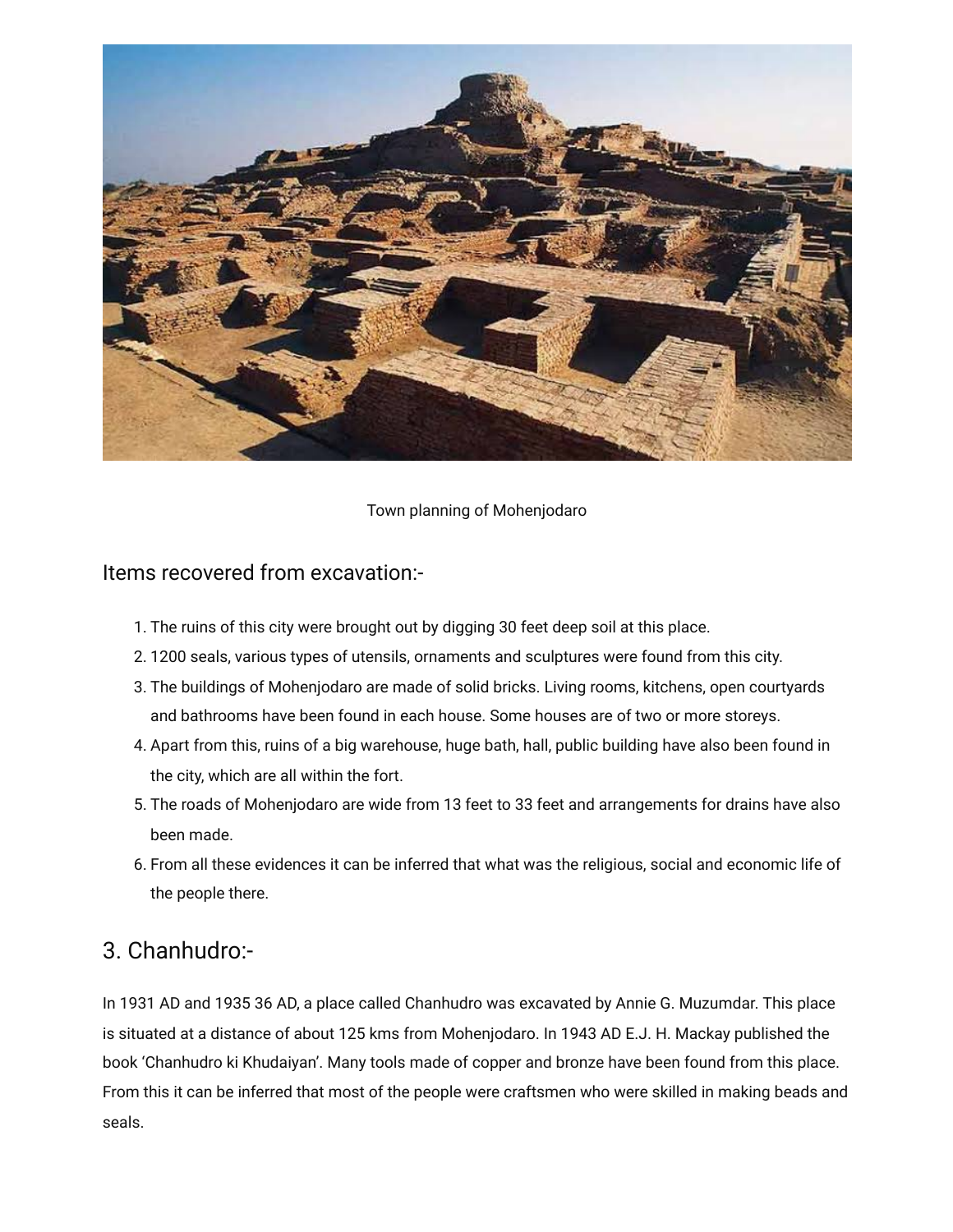#### 4. Amri:-

In 1969 AD Annie G. Majumdar discovered a place called Amri, located about 105 km south of Mohenjodaro in Sindh. The objects found from which it is known that this place is also related to the Indus Valley Civilization.

## 5. Kot Diji:-

During 1955-57 AD, the officer of the Department of Archeology, F. A. Khan got a place called Kot Diji excavated. This place is situated at a distance of 40 kms towards South East from Mohenjodaro. A wall made of bricks has been found around this city on a 5 feet wide stone foundation. The utensils, sculptures, weapons and bangles found at this place are similar to those found at Harappa and Mohenjodaro, but the houses here have not been used with baked bricks.

#### 6. Sutkagendor:-

Sutkagendor was discovered by Sir Aurel Stein in 1927 AD. This place is located 30 miles from the coast of Arabian Sea in Balochistan. Two other places named Shahi Tump and Alimurad related to the Indus Valley Civilization have also been found here.

## 7. Kotla Nihang Khan and Ropar :-

Excavation was done by MS Vats in 1929-30 at a place called Kotla Nihang Khan in Ropar district. Where the remains of Harappan culture were found. This place is located in Punjab, India. During 1953-55 AD, Yagya Dutt Sharma got Ropar city excavated.

#### 8. Locations in erstwhile princely state of Bahawalpur:-

In 1940-41 AD, 11 places related to the Indus Valley Civilization were discovered in the former princely state of Bahawalpur by the efforts of Sir Aurel Stein. These places are Ahmawala Chanbuwala, daiwala, Darawar, Garkwali II, Jalpur, Khanpur, Thar, Kudwala, Shikhri, Drekoa.

## 9. Kalibanga

Kalibanga is located in the Sriganganagar district of Rajasthan. In 1951-52 AD, A. Ghosh discovered 25 places related to the Indus Valley Civilization in Rajasthan. After 1960 AD B. B. Lal and B. Of. Thapar got a deep excavation done in Kalibanga on behalf of the Archaeological Department. Many ruins and objects related to Harappan culture were received from there.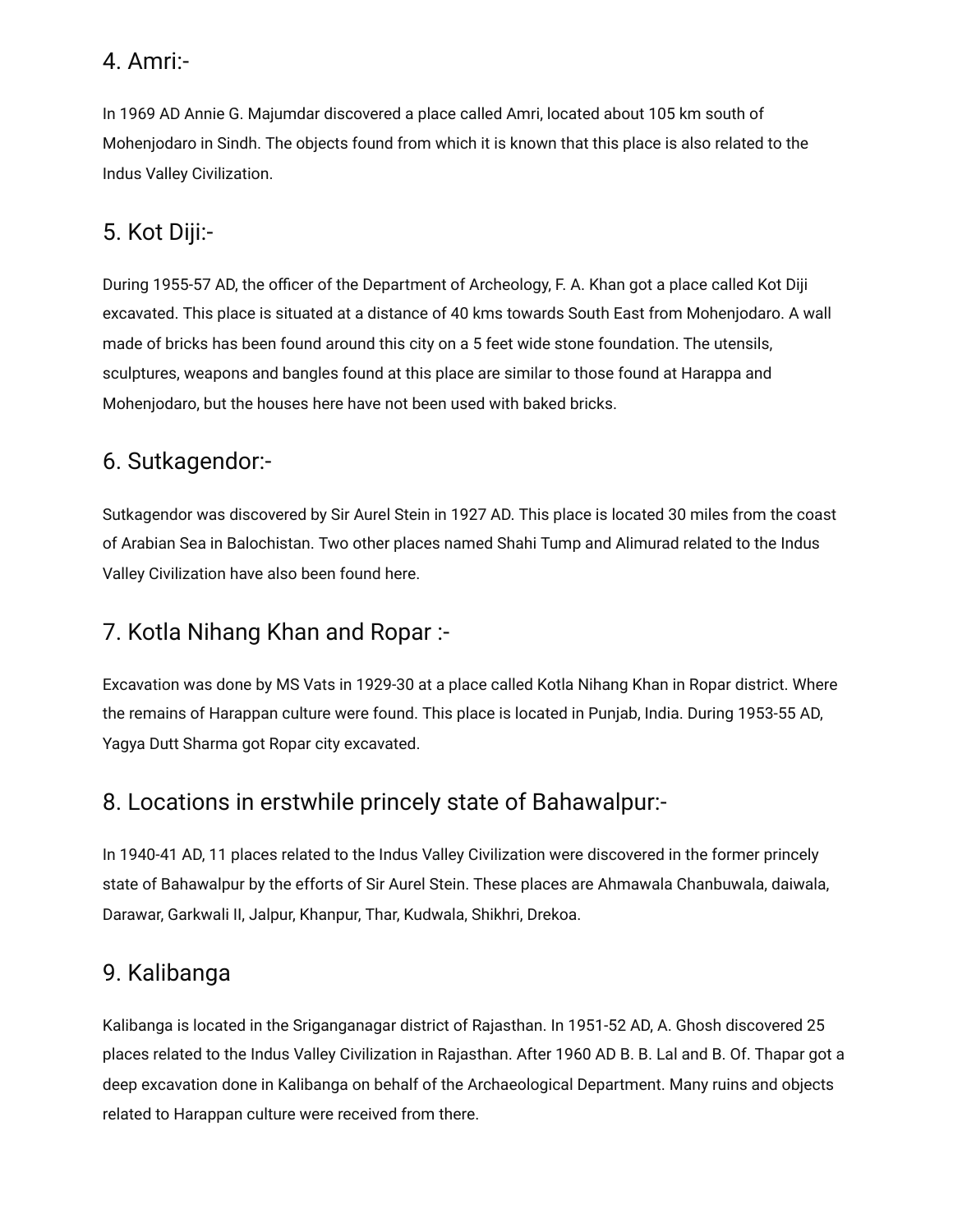#### 10. Sanghol :-

Sanghol is located in the present Fatehgarh Sahib district of Punjab, 32 kms from Ropar. Its ancient name was Sanghalaya or Sanghapur because it housed a Buddhist vihara or 'home of the Sangha'. Later its name was changed to Sanghol. Archaeologist S. S. Talwar got it excavated in 1968 AD. Various types of clay and copper utensils, jewellery, sculptures, beads and bricks have been found from here. Which are similar to the ruins and objects found at other places related to the Indus Valley Civilization.



Ornaments found from discovery of Indus Valley Civilization. Image source [harappa](https://www.harappa.com/slide/ancient-indus-ornaments)

## 11. Mitathal, Banwali, Rakhigarhi:-

Archaeologists and scholars of ancient Indian history – Due to the efforts of Suraj Bhan and R. S. Vishit, ruins and various objects related to Indus Valley Civilization have been found from many places of present Haryana. These places are Mitathal (Bhiwani), Banwali (Fatehabad), Rakhigarhi (Jand), Balu (Kaithal) and Bhagwanpura (Kurukshetra).

## 12. Chandigarh :-

In 1976 AD. A scholar named Lalman of Panjab University got the site of present Chandigarh excavated. Some utensils and other items were found from there, which made it clear that this place was also related to the Indus Valley Civilization.

#### 13. Alamgirpur :-

This place is located in Meerut district of Uttar Pradesh, at a distance of about 50 kms, North-East of Delhi. It was discovered by Yagyadutt Sharma in 1958 AD. The objects recovered from there show that the Harappan culture was formerly extended to some areas of the Gangetic plain.

## 14. Lothal :-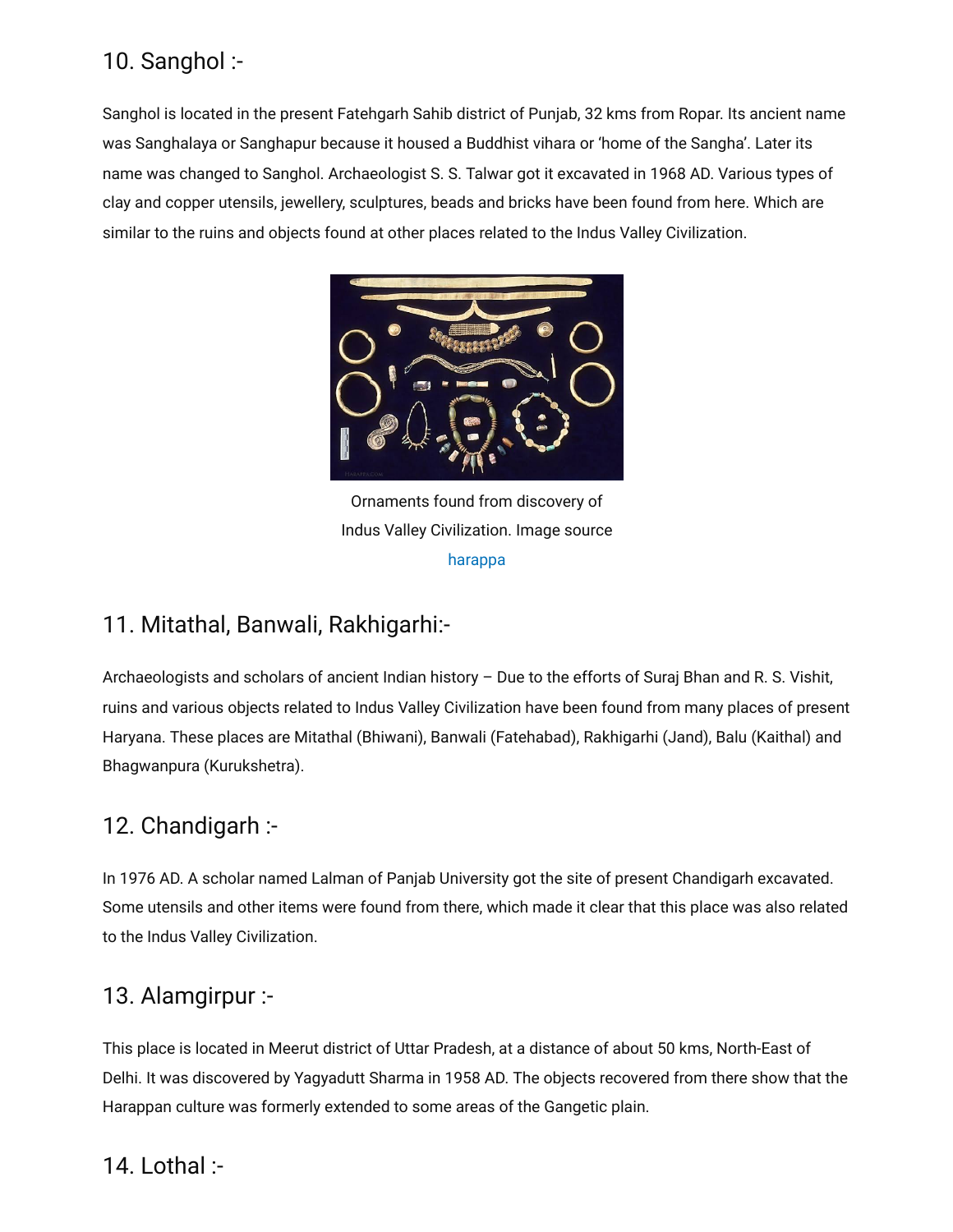Lothal is located in the present state of Gujarat, at a distance of about 90 kilometers to the south of Ahmedabad. It was discovered in 1954 AD. by S. R. Rao. From its excavation, the ruins of the port made of baked bricks have been found. Where there were arrangements for the stay of ships. The people of the Harappan culture carried on maritime trade with the people of foreign civilizations through the Arabian Sea. The ruins and remains found in Lothal prove that the city-plan and the arrangement of drains there was similar to that of other cities of Harappan culture. The people there used utensils, tools, beads, seals, picture-sign script etc. in the same way.

Apart from Lothal, places named Rangpur and Bhagatrav in western India were also related to the Indus Valley Civilization.

The above sites and centers related to the Indus Valley Civilization show that the area of this civilization was not limited only to Balochistan, Sindh and western and eastern Punjab. But in the east, some regions of the Gangetic plain and in the west, Rajasthan and Gujarat extended up to Kathiawar. Its total area was about 13 lakh square kilometers.

## III. Town planning of Indus Valley Civilization

## (1) Two parts of cities:-

The two most famous cities of the Indus Civilization were Mohenjodaro and Harappa. The meaning of Mohenjodaro is 'Mound of the Dead'. This city is located near the Indus river in the Larkana district of Sindh province (Pakistan). Its radius was a little over four kilometres.

The city of Harappa was located on the banks of the river Rabi in the district of Mintgumri in Pakistan. It was a little bigger than Mohenjodari. The difference between the two was 483 km. It is believed that Mohenjodaro was the capital of the southern province and Harappa was the capital of the eastern province. Both these important cities were built according to a definite plan.

Both have two parts. The western part is built on some higher ground and resembles a rectangular fortification or citadel. The Harappan fort is 460 yards long from north to south and 215 yards wide from east to west. The size of the fort of Mohenjodaro is relatively small.

#### 2. Roads and streets:-

The roads of Mohenjodaro and other cities range from 13 feet to 33 feet and the streets are 9 feet to 12 feet wide. The speciality of these roads and streets is that they run straight from east to west and north to south and intersect each other at right angles. There was provision of lights in the streets and alleys during the night. At some distance there were pillars on which lamps were hung at night.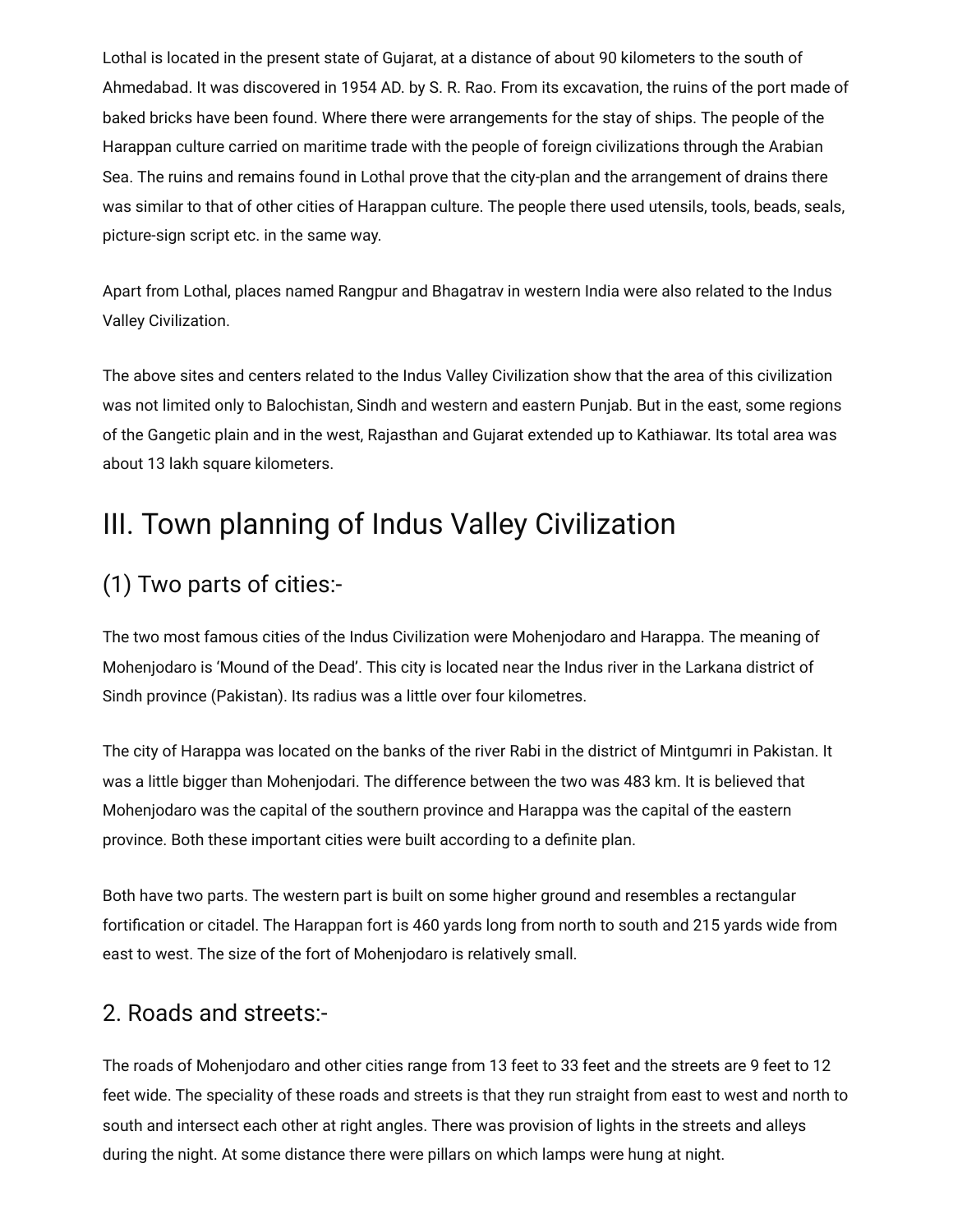#### 3. Houses:-

Different sizes of buildings have been found at Mohenjodaro and Harappa. Apart from the simple houses, ruins of a very big godown, hall, huge bath, palace etc. have also been found there. All the buildings of the city are made of pucca bricks but at some places raw bricks and stones have been used. Huge bricks were found in the ruins of many buildings. In addition to the living rooms, each house had a kitchen, an open courtyard, a bathroom, etc. Every house had a well for water. Ruins show that many houses were of two or more storeys and had stairs leading to the terrace.

#### 4. The Great Bath :-



Huge bath of Mohenjodaro

A particularly noteworthy building of Mohenjodaro is the huge bath there. It is 180 feet long and 108 feet wide. Its outer walls are 8 feet thick. The pond located inside it is 39 feet long, 23 feet wide and 8 feet deep. There are steps to enter the pond and its entire floor is made of bricks. It has six entrances. There is a well near it, which was probably used to fill water in it. There is another building adjacent to the bath, which was probably a hammam at that time and had a system for heating water. The walls of the bathroom are of a type plastered and they are very strong.

#### 5. Public Buildings and Granaries:-

Ruins of public buildings have also been found at Mohenjodaro. For example, to the north-east of the great bath, a huge building with many rooms has been found, which is 230 feet long and 78 feet wide.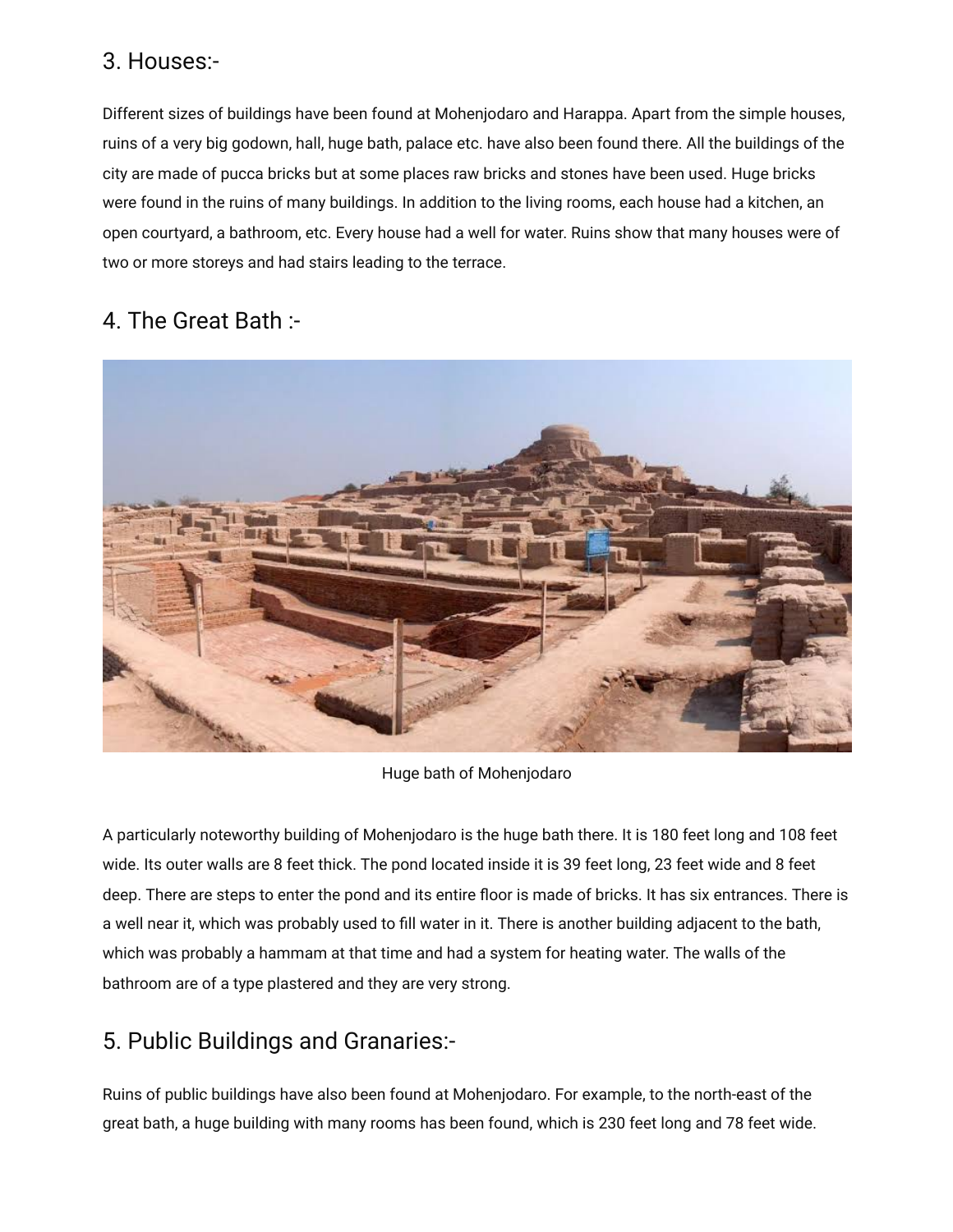This will be the school. Similarly, a big hall 90 feet long and 90 feet wide has been found in the southern part of the city, where probably a public meeting would have taken place.

Grain-warehouses have been found in many cities of Harappan culture. The biggest building of Mohenjodaro was the Great Graniry which was 45-71 meters long and 15-23 meters wide. This huge building was constructed according to the definite plan. It had arrangements for skylights.

In Harappa, 12 small grain-godowns were found to the north of the Citadel, in rows of 6-6, with a 23-feet wide passage left between them, each 50 feet long and 20 feet wide. To the south of these godowns were circular platforms of bricks where grain (wheat, barley etc.) was threshed.

## 6. Drainage System:

The cities of the Indus Valley Civilization had a commendable system of drains. In each road and street, there were drains from 1 foot to 2 feet deep from 9 inches to one foot wide.

## IV. Script of Indus valley civilization



Seals found from excavation of Indus valley civilization

- The people of the Indus Valley Civilization were familiar with the art of writing.
- From the seals available from the excavations of various places related to this civilization, they get to know about the script.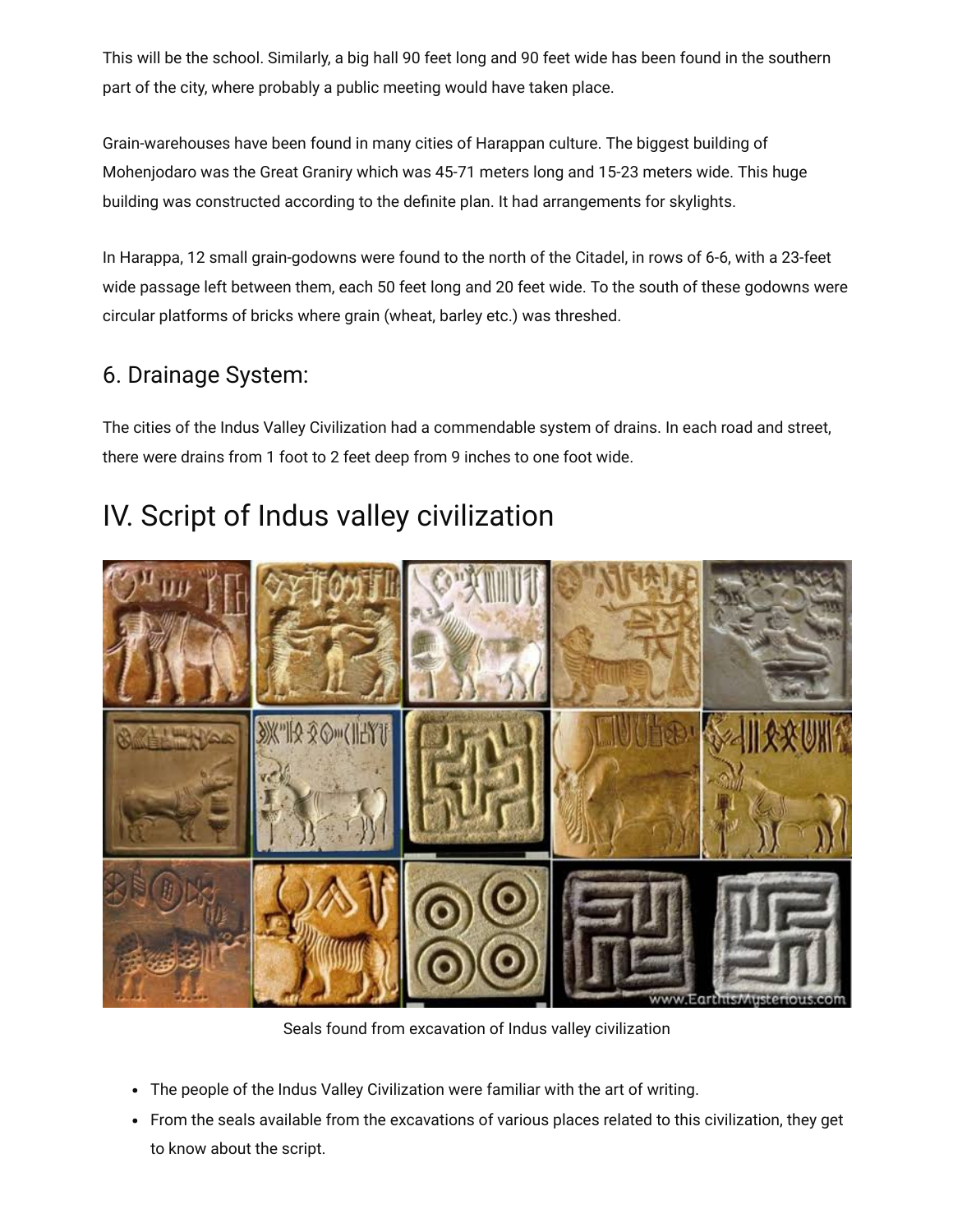- But linguists have not yet been able to read and understand that script. Some scholars have opinion that it is somewhat similar to the scripts of contemporary Sumer Elam, Egyptian, Croat, China etc.
- Some other scholars associate it with the Dravidian language.
- Many scholars believe that it was a pictographic script.
- About 400 symbols have been found in it and each sign represents a tune or utterance, idea or thing.
- It is clear from such a large number of symbols that it was not an alphabetic script. This script was usually written from right to left.

## V. Reasons for the decline and destruction of Indus **Civilization**

Nothing is known with certainty on this subject as to when and why the Indus Civilization came to an end. The decline of this civilization spread over such a vast area could not have happened suddenly nor could it be due to any one reason.

Floods – According to some scholars, this prosperous civilization collapsed due to the floods in the Indus river.Since most of the territories of this civilization were near this great river, it is possible that the regions were destroyed due to floods and the cities were buried under layers of mud and swamps.

Earthquake:  $-$  From the excavation of the Indus Valley, there were bones of men, women and children, which were found in stairs, wells, streets etc. From this it appears that there must have been earthquakes, which destroyed the Indus Civilization.

#### Drought, Famine and Epidemic :-

It is also estimated that the Indus Valley civilization may have been destroyed due to drought, famine and epidemics. It is said that 2500 BC. There used to be a lot of rain in the Indus region, but over a period of time there was very little rainfall. Due to prolonged severe drought and famine in these regions, humans and animals could not find anything to eat and they died in thousands. Along with the famine, a large number of people died due to the outbreak of the epidemic.

**Change in climate:-** Some scholars have told the change of climate in the Indus region as the main reason for the decline of Indus civilization. There was very dense forest in this area. Many forests were cut down to meet the requirement of timber. As a result, due to the lack of rainfall in the second century BC, there was a drastic change in the climate, which had a devastating effect on agriculture and animal husbandry, which ultimately proved to be the reason for the decline of the Sindh civilization.